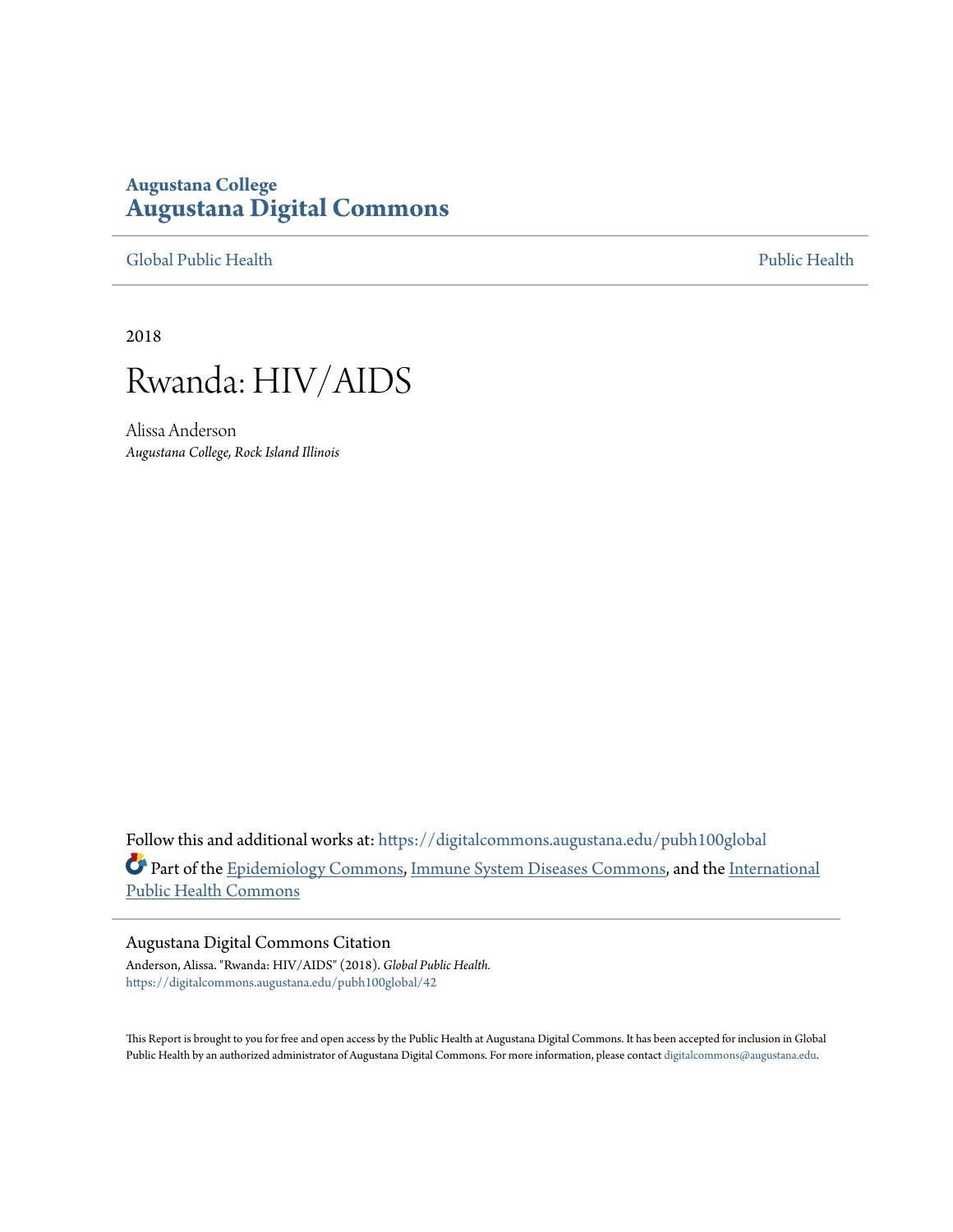# **HIV/AIDS in Rwanda**



## Introduction

Rwanda is a country located in Africa; it is a land locked nation that is bordered by four countries: Uganda, United Republic of Tanzania, Burundi, and the Democratic Republic of Congo. The population as of January 2018 is around 12 million people. Rwanda is one of the most heavily populated countries in Africa. The median age in the country is about nineteen years of age, and the life expectancy is around sixty. There are three main languages spoken in Rwanda: English, French, and Kinyarwanda. About 65% of the population in Rwanda is Roman Catholic; the other religions are 9% Protestant and about 1% Muslim, the rest of the population has no religion or has spiritual beliefs. There are three major ethnic groups in Rwanda. There are the Hutus, making up about 84% of the population. The Tutsis which make up around 15%, and finally the Twa people who only make up a small portion of the population at 1%. Power struggles between the Hutu people and the Tutsi people have become catastrophic is the past, resulting in a large genocide of the Tutsi people in 1994. Rwanda has an elected president, is a republic, and has a multi-party democratic system. Over 60% of people living in Rwanda make less than \$1.25 a day.

#### HIV/AIDS

Human immunodeficiency virus, more commonly known as HIV, is currently an incurable virus that is transmitted through certain bodily fluids such as: breast milk, vaginal secretions, sperm, and blood. The virus attacks the body's immune system, specifically attacking the body's T cells which aid in the immune system's ability to fight off infections. This results in a compromised immune system which leads to acquired immunodeficiency syndrome (AIDS), the most severe phase of HIV. HIV/AIDS can also lead to cancers and other viruses invading the body in its weakened state. There is no cure for HIV/AIDS, but with proper medical attention one can control the virus.



[https://www.istockphoto.com/vector/diagram-of-the-hiv-virus](https://www.istockphoto.com/vector/diagram-of-the-hiv-virus-vector-gm500426119-42895954)[vector-gm500426119-42895954](https://www.istockphoto.com/vector/diagram-of-the-hiv-virus-vector-gm500426119-42895954)

# Epidemiology

The populations that are most at risk for contracting HIV in Rwanda are adults aged 15 and over, people in urban areas, and people living in the capital city of Kigali. 13.2% of people living in Kigali, 6.3% of people in other urban cities, and 2.8% of rural people have HIV/AIDS. Around 220,000 people of all ages are living with HIV in Rwanda. Adults aged between 15 and 49 with HIV are 3.1% of the total adult population. The people who have contracted HIV/AIDS are more at risk for contracting other major diseases such as hepatitis A and C and tuberculosis.



http://www.lifemanagementonline.com/healthinfo/statistics/hiv-aids-life-expectancy-rwanda.php